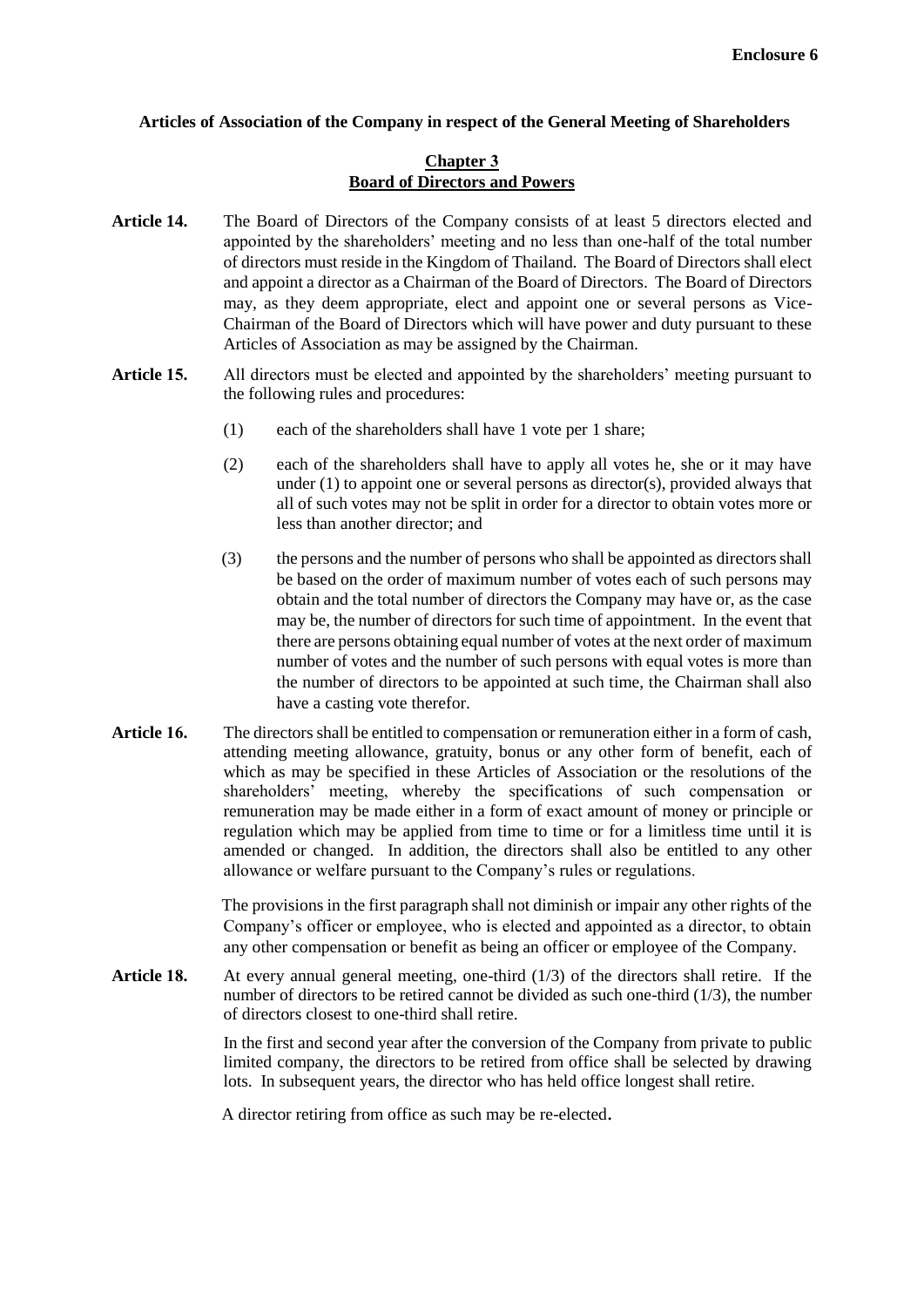## **Chapter 4**

## **Meeting of the shareholders**

**Article 33.** A shareholders' meeting of the Company shall be convened at the place on where the head office of the Company is located or in a nearby province or any other place as specified by the Board of Directors.

> During a period of 21 days prior to the date of meeting, the Company may close the shareholder registration book and suspend any transfer of shares by making an announcement at the Company' s head office including all of its branches at least 14 days prior to the date on which such shares transfer suspension is commenced.

**Article 34.** The Board of Directors shall convene an annual ordinary general meeting of shareholders at least once a year within four months from the last day of the accounting period of the company. Meeting other than those specified above shall be called "extraordinary general meetings".

> The Board of Directors may summon an extraordinary general meeting whenever it deems appropriate. One or more shareholders holding shares amounting to not less than ten (10) percent of the total number of shares sold may submit a written request to the Board of Directors for calling an extraordinary general meeting at any time, but the subjects and reasons for calling such meeting shall be clearly stated in such request. In this regard, the Board of Directors shall proceed to call a meeting of shareholders to be held within forty-five (45) days as from the date of receipt of such request from the shareholders.

> In case the Board of Directors does not hold the meeting within the period as prescribed under paragraph two, the shareholders who subscribe their names or other shareholders holding the number of shares as required may call such meeting within forty-five (45) days from the completion of such period. In this regard, the meeting shall be considered as the shareholders' meeting called by the Board of Directors. The company shall be responsible for necessary expenses arising from such meeting and reasonably provide facilitation.

> In case the quorum of the shareholders' meeting called by the shareholders as prescribed under paragraph three is not formed according to this Articles of Association, the shareholders as prescribed under paragraph three shall be collectively responsible to the Company for expenses arising from such meeting.

> The Shareholders' meeting under paragraph one and two may be conducted through electronic devices in compliance with the laws, articles of association and regulations applicable at such time. Such electronics meeting shall be deemed to have the same effect as the shareholders' meeting in the same place as prescribed by the laws and this Articles of Association

**Article 35.** In calling a shareholders' meeting, the Board of Directors shall prepare a written notice calling the meeting that states the place, date, time, agenda of the meeting and the matters to be proposed to the meeting with reasonable detail by indicating clearly whether it is the matter proposed for information, for approval or for consideration, as the case may be, including the opinions of the Board of Directors in the said matters, and the said notice shall be delivered to the shareholders and the registrar for their information not less than seven (7) days prior to the date of the meeting.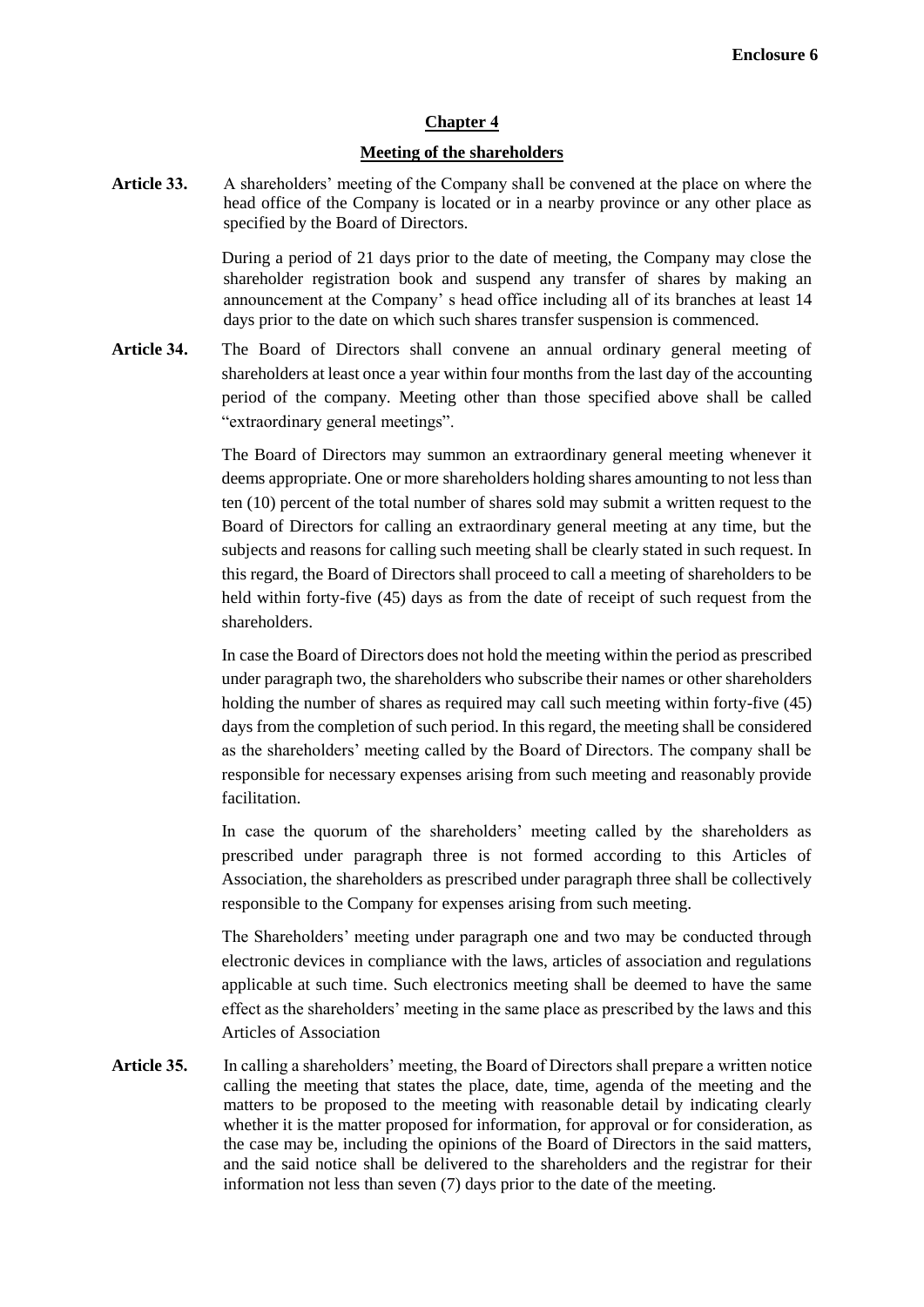The notice calling for the meeting shall also be published in a newspaper for 3 consecutive days at least 3 days prior to the date of the meeting.

**Article 36.** In order to constitute a quorum of a shareholders' meeting, there shall be shareholders and proxies (if any) attending amounting to not less than 25 persons or not less than one-half of the total number of shareholders and in either case, such shareholders shall hold shares amounting to not less than one-third of the total number of shares sold by the Company.

> At any shareholders' meeting, if one hour has passed since the time specified for the meeting and the number of shareholders attending the meeting is still inadequate for a quorum, and if such shareholders' meeting was called as a result of a request by the shareholders, such meeting shall be cancelled. If such meeting was not called as a result of a request by the shareholders, the meeting shall be called once again and the notice calling such meeting shall be delivered to shareholders not less than 7 days prior to the date of the meeting. In the subsequent meeting, a quorum is not required.

- **Article** 37. In a shareholders' meeting, any shareholder may authorizes other person as proxy to attend and vote at any meeting on its behalf. The proxy must be made in written signed by the proxy and follow the form prescribed by the public limited company registrar and at least have the following items:
	- (1) the number of shares that the shareholder authorizes such proxy to attend;
	- (2) the name of the proxy; and
	- (3) the number of shareholders' meeting that the shareholder authorizes such proxy to attend and vote on its behalf.

The executed proxy form shall have to be submitted to the Chairman of the Board of Directors or other person assigned by the Board at the place of the meeting prior to attending the meeting by such proxy.

- **Article 39.** The Chairman of the Board of Directors shall be the chairman of the shareholders' meeting. If the Chairman of the Board is not present at a meeting or cannot perform his or her duty, and if there is a Vice-Chairman of the Board, the Vice-Chairman present at the meeting shall be the chairman of the meeting. If there is no Vice-Chairman or there is a Vice-Chairman who is not present at the meeting or cannot perform his duty, the shareholders present at the meeting shall elect one shareholder to be the chairman of the meeting.
- **Article 40.** In voting in a shareholders' meeting, one share is entitled to one vote.

A resolution of the shareholders' meeting shall require:

- (1) in an ordinary event, the majority vote of the shareholders who attend the meeting and have the right to vote. In case of a tie vote, the chairman of the meeting shall have a casting vote.
- (2) in the following events, a vote of not less than 3/4 of the total number of votes of shareholders who attend the meeting and have the right to vote:
	- (a) a sale or transfer of the whole or important parts of the business of the Company to other person(s);
	- (b) a purchase or acceptance of transfer of the business of other companies or private companies by the Company;
	- (c) an execution, amendment or termination of contract with respect to the granting of a lease of the whole or important parts of the business of the Company, the assignment of the management of the business of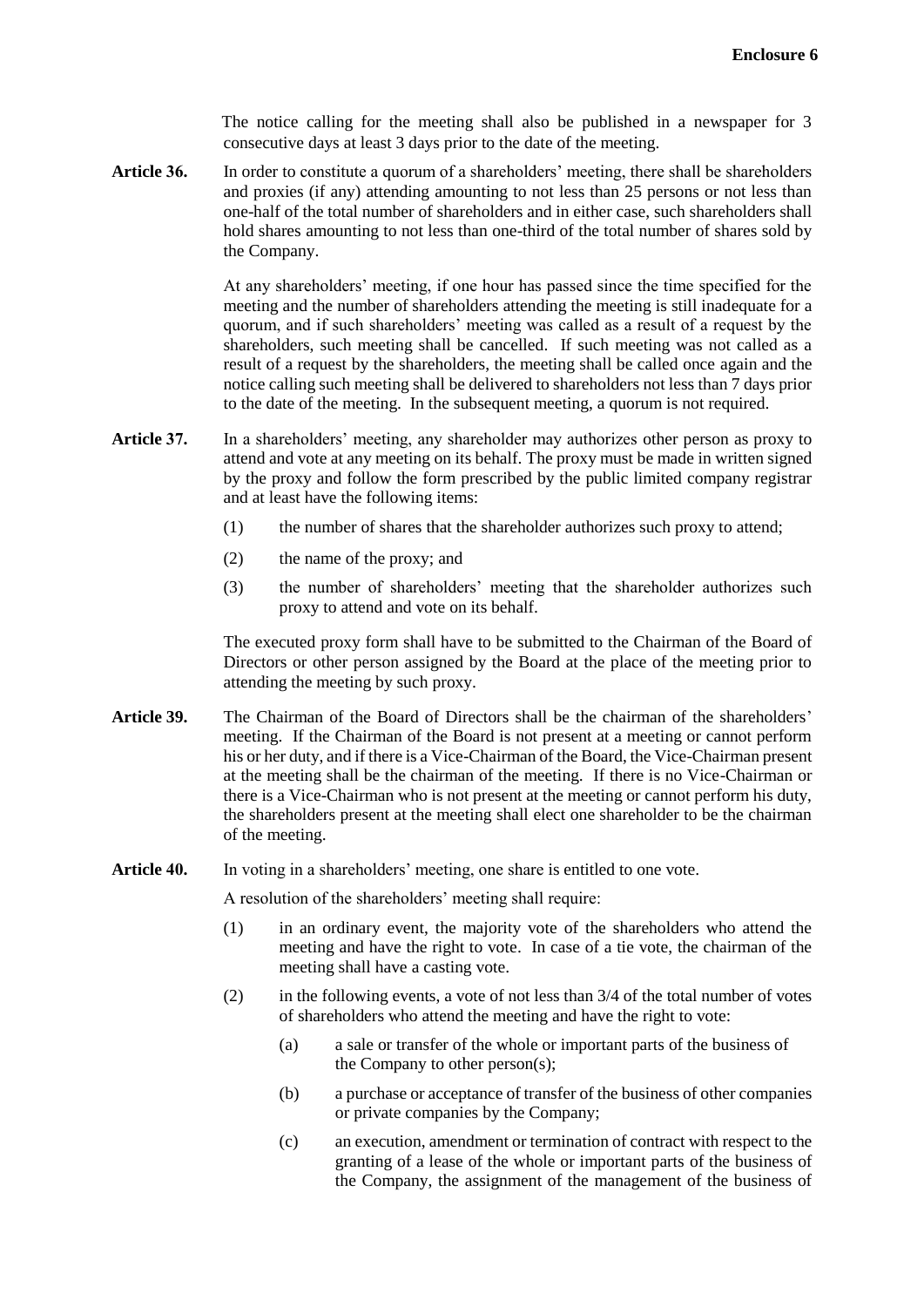the Company to any other persons or the amalgamation of the business with other persons with the purpose of profit and loss sharing;

- (d) an increase of the capital of the Company;
- (e) a reduction of the capital of the Company;
- (f) an issuance of the Company's debentures;
- (g) an amalgamation of the Company;
- (h) a dissolution of the Company;
- (i) an amendment to the Memorandum or Articles of Association of the Company;
- (j) an issuance of shares for debt repayment and conversion of debt into equity pursuant to laws relating securities and securities exchange; and
- (k) other business as specified by law.

Voting shall make openly unless at least 5 shareholders request a secret vote and the meeting resolved accordingly by majority vote of the shareholders and proxy (if any). One share shall be counted one vote.

- **Article 41.** The businesses to be considered and transacted in the annual ordinary general meeting are as follows:
	- (1) to consider the report of the Board of Directors presented to the meeting in respect of operation result of the Company in the last year;
	- (2) to consider and approve the balance sheet and profit and loss statements in the last year;
	- (3) to consider and approve the allocation of profits and dividend distribution;
	- (4) to consider and elect the directors in replacement of those retired by rotation and determine the directors remuneration fee;
	- (5) to appoint the auditor(s) and determine the audit fee; and
	- (6) other business.

#### **Chapter 6**

### **Dividend and Reserve Fund**

**Article 46.** Dividends shall not be paid other than out of profits. If the Company still has an accumulated loss, no dividends shall be distributed.

> Payment of dividends shall be made within 1 month of the date of the resolution of the shareholders' meeting or of the meeting of the Board of Directors, as the case may be. The shareholders shall be notified in writing of such payment of dividends, and the notice shall also be published in a newspaper. Payment of dividends may not be subject to any interest thereon if the Company pays such dividends within the time specified by law.

- **Article 47.** The Board of Directors may pay interim dividends to the shareholders from time to time if the Board believes that the profits of the Company justify such payment. After the dividends have been paid, such dividend payment shall be reported to the shareholders at the next shareholders' meeting.
- **Article 48.** Unless otherwise specified in respect of preferred shares, dividends shall be distributed according to the number of shares, with each share receiving an equal amount.